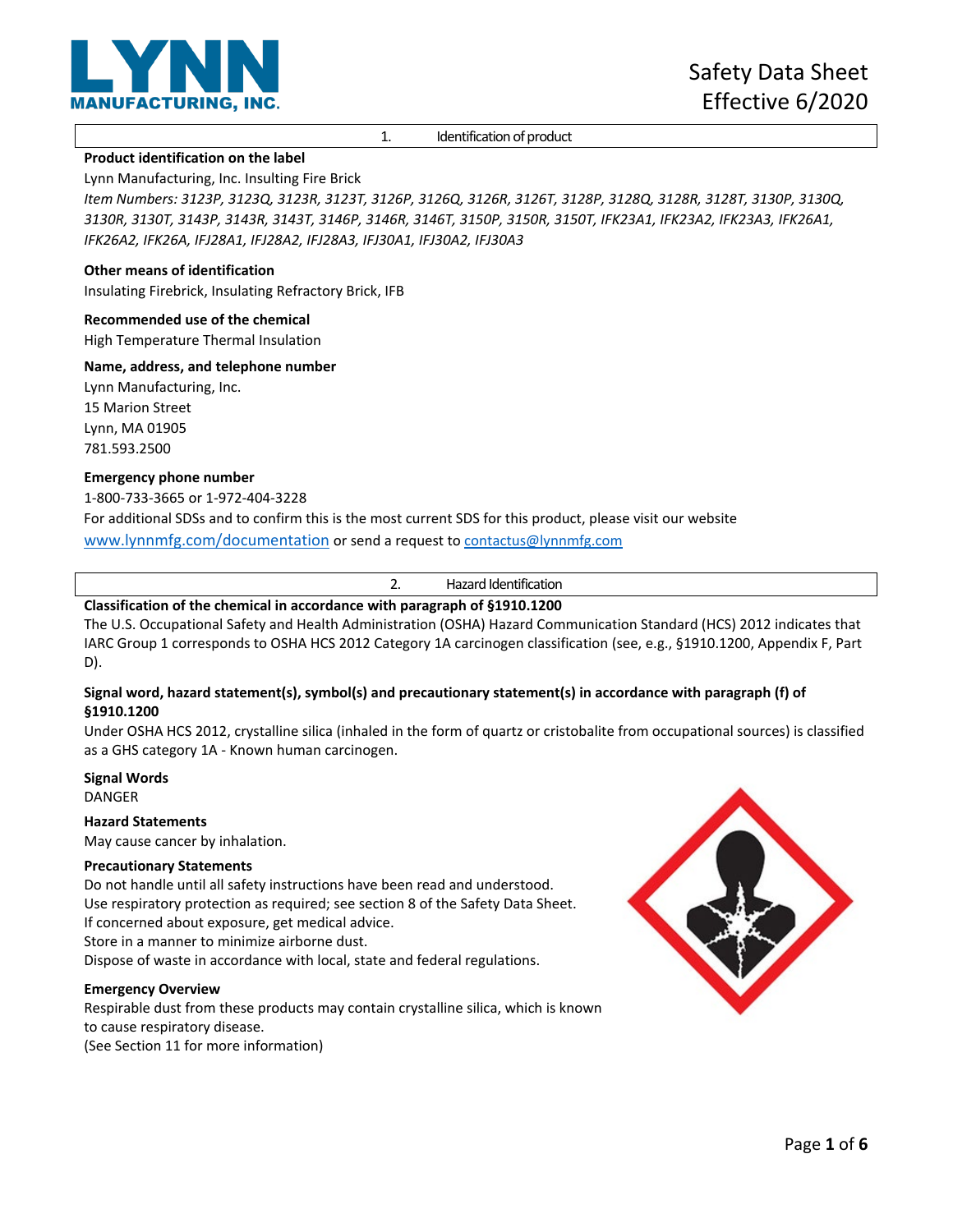

| 3.                                                                                                                      | Composition / Information on Ingredients |             |
|-------------------------------------------------------------------------------------------------------------------------|------------------------------------------|-------------|
| <b>Composition table</b>                                                                                                |                                          |             |
| <b>COMPONENTS</b>                                                                                                       | <b>CAS NUMBER</b>                        | % BY WEIGHT |
| <b>Ceramic Matrics</b>                                                                                                  | <b>NONE</b>                              | $95 - 99$   |
| (consist of glass, mullite and anorthite)                                                                               |                                          |             |
|                                                                                                                         | 14808-60-7 or                            | Up to $5$   |
| Crystalline Silica                                                                                                      | 14464-46-1                               |             |
|                                                                                                                         |                                          |             |
| 4.                                                                                                                      | First-Aid measures                       |             |
| Description of necessary measures, subdivided according to the different routes of exposure, i.e., inhalation, skin and |                                          |             |

# **Description of necessary measures, subdivided according to the different routes of exposure, i.e., inhalation, skin and eye contact, and ingestion**

#### **Eyes**

Flush with large amounts of water for at least 15 minutes. Do not rub eyes.

# **Skin**

Wash affected area gently with soap and water. Skin cream or lotion after washing may be helpful.

## **Respiratory Tract**

Remove affected person to dust free location. See Section 8 for additional measures to reduce or eliminate exposure.

## **Gastrointestinal**

Unlikely route of exposure.

Indication of immediate medical attention and special treatment needed, if necessary

|                                                                     |  | Fire-fighting measures |
|---------------------------------------------------------------------|--|------------------------|
| المزام ممسوما والمتسوء بالمستقيم الملاما والمتقادم وبالمسار والملمر |  |                        |

# **Suitable (and unsuitable) extinguishing media**

Use extinguishing media suitable for type of surrounding fire

# **Special Protective Equipment and Precautions for Firefighters**

NFPA Codes: Flammability: 0 Health: 1 Reactivity: 0 Special: 0

**Specific hazards arising from the chemical (e.g., nature of any hazardous combustion products):**  None

6. Accidental Release Measures

## **Personal precautions, protective equipment, and emergency procedures**

Avoid creating airborne dust. Follow routine housekeeping procedures. Vacuum only with HEPA filtered equipment. If sweeping is necessary, use wet sweeping. Do not use compressed air for clean-up. Personnel should wear gloves, goggles and approved respirator.

## **Methods and materials for containment and cleaning up**

Pick up large pieces and dispose in a closed container. Follow precaution stated in above section for clean up.

# **Precautions for safe handling**

Limit the use of power tools unless in conjunction with local exhaust. Use hand tools whenever possible. Frequently clean the work area with HEPA filtered vacuum or wet sweeping to minimize the accumulation of debris. Do not use compressed air for clean-up.

## **Conditions for safe storage, including any incompatibilities**

Store in a manner to minimize airborne dust.

## **Empty containers**

Product packaging may contain residue. Do not reuse.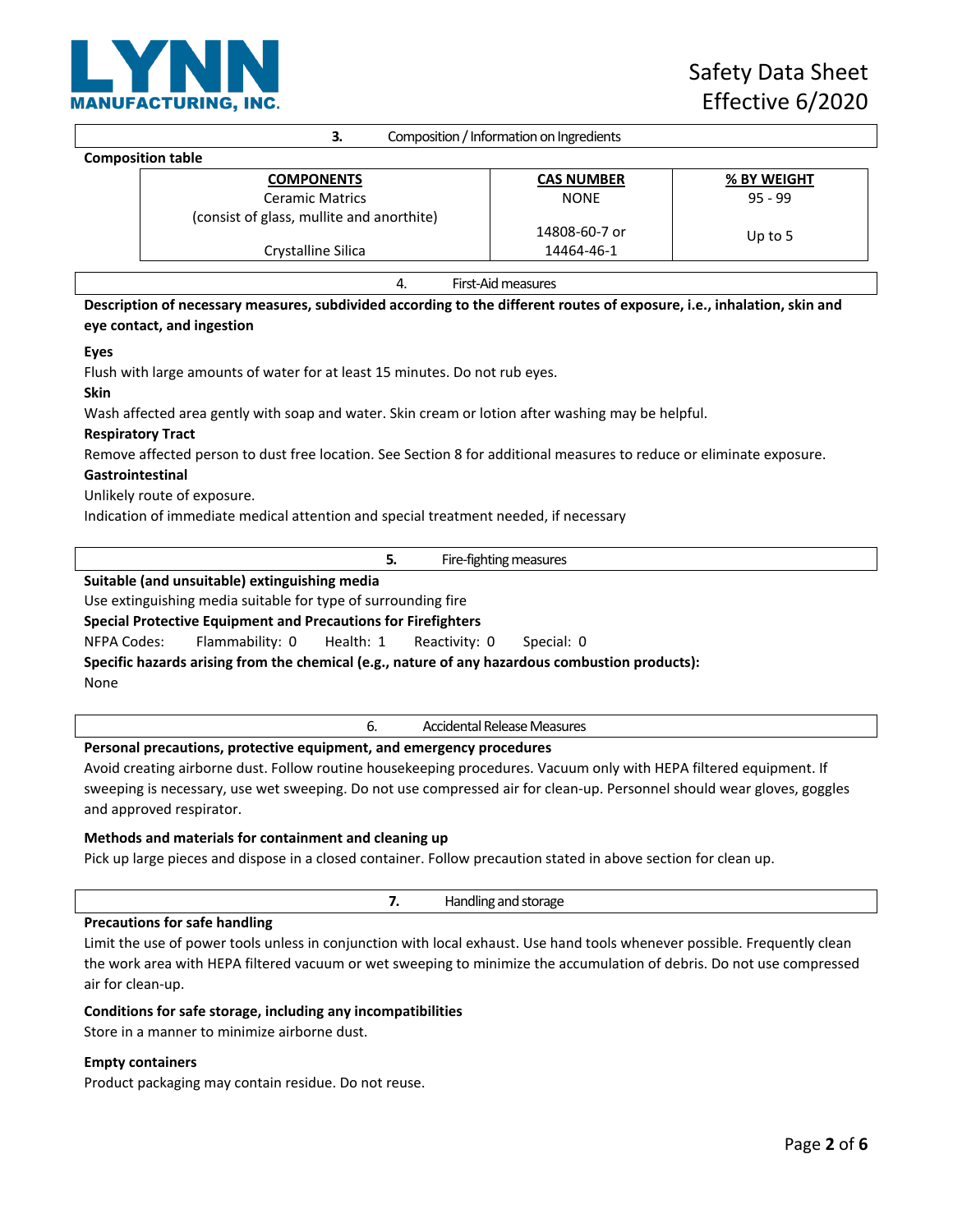

# **8.** Risk Management Measures / Exposures Controls / Personal Protection

**OSHA permissible exposure limit (PEL), American Conference of Governmental Industrial Hygienists (ACGIH) Threshold Limit Value (TLV), and any other exposure limit used or recommended by the chemical manufacturer, importer, or employer preparing the safety data sheet, where available**

| <b>EXPOSURE GUIDELINES</b>                                                                                                 |                          |                               |                           |
|----------------------------------------------------------------------------------------------------------------------------|--------------------------|-------------------------------|---------------------------|
| <b>MAJOR COMPONENT</b>                                                                                                     | <b>OSHA PEL</b>          | <b>ACGIH TLV</b>              | <b>MANUFACTURER'S REG</b> |
| Crystalline Silica                                                                                                         | $0.05 \text{ mg/m}3$ (1) | 0.025 mg/m3 (respirable dust) | <b>NONE</b>               |
| (1) OSHA new Permissible Exposure Limit (PEL) for respirable crystalline silica is 0.05 mg/m3 (8-hr                        |                          |                               |                           |
| TWA), an Action Level (AL) of 0.025 mg/m3 (8-hr TWA), together with associated ancillary requirements listed under         |                          |                               |                           |
| General Industry and Maritime Standard (29 CFR 1910.1053) and Construction Standards (29 CFR 1910.1153).                   |                          |                               |                           |
| OTHER OCCUPATIONAL EXPOSURE LEVELS (OEL)                                                                                   |                          |                               |                           |
| Ontario Canda OEL - Silica, Crystalline: Quartz/Tripoli = 0.1 mg/m3 (R); Cristobalite = 0.05 mg/m3 (R). Industrial hygiene |                          |                               |                           |
| standards and occupational exposure limits vary between countries and local jurisdictions. Check which exposure levels     |                          |                               |                           |
| probably to your focility and comply with local requirement on requirement or other standards angly a qualified            |                          |                               |                           |

apply to your facility and comply with local regulations. If no regulatory dust or other standards apply, a qualified industrial hygienist can assist with a specific workplace evaluation including recommendations for respiratory protection.

#### **Appropriate Engineering Controls**

Use engineering controls, such as ventilation and dust collection devices, to reduce airborne particulate concentrations to the lowest attainable level.

## **Individual protection measures, such as personal protective equipment**

#### **PPE - Skin**

Wear full body clothing, gloves, hat, and eye protection as necessary to prevent skin irritation. Washable or disposable clothing may be used. If possible, do not take unwashed work clothing home. If soiled work clothing must be taken home, employers should ensure employees are trained on the best practices to minimize or avoid non-work dust exposure (e.g., vacuum clothes before leaving the work area, wash work clothing separately, rinse washer before washing other household clothes, etc.).

## **PPE – Eye**

As necessary, wear goggles or safety glasses with side shields.

## **PPE – Respiratory**

When it is not possible or feasible to reduce airborne crystalline silica or particulate levels below the appropriate PEL/OEL through engineering controls, or until they are installed, employees are encouraged to use good work practices together with respiratory protection. Before providing respirators to employees (especially negative pressure type), employers should 1) monitor for airborne crystalline silica and/or dust concentrations using appropriate NIOSH analytical methods and select respiratory protection based upon the results of that monitoring , 2) have the workers evaluated by a physician to determine the workers' ability to wear respirators, and 3) implement respiratory protection training programs. Use NIOSHcertified particulate respirators (42 CFR 84), in compliance with OSHA Respiratory Protection Standard 29 CFR 1910.134 and 29 CFR 1926.103, for the particular hazard or airborne concentrations to be encountered in the work environment. For the most current information on respirator selection, contact your supplier.

|                         | 9. | Physical and chemical properties                        |
|-------------------------|----|---------------------------------------------------------|
| Appearance              |    | Solid Brick or Block                                    |
| Odor                    |    | Not applicable                                          |
| Odor Threshold          |    | Not applicable                                          |
| рH                      |    | Not applicable                                          |
| <b>Melting Point</b>    |    | 2750°F to 3660°F (refer to specific product data sheets |
| Initial Boiling Point   |    | Not applicable                                          |
| Flashpoint              |    | Not applicable                                          |
| <b>Evaporation Rate</b> |    | Not applicable                                          |
| Flammability            |    | Not applicable                                          |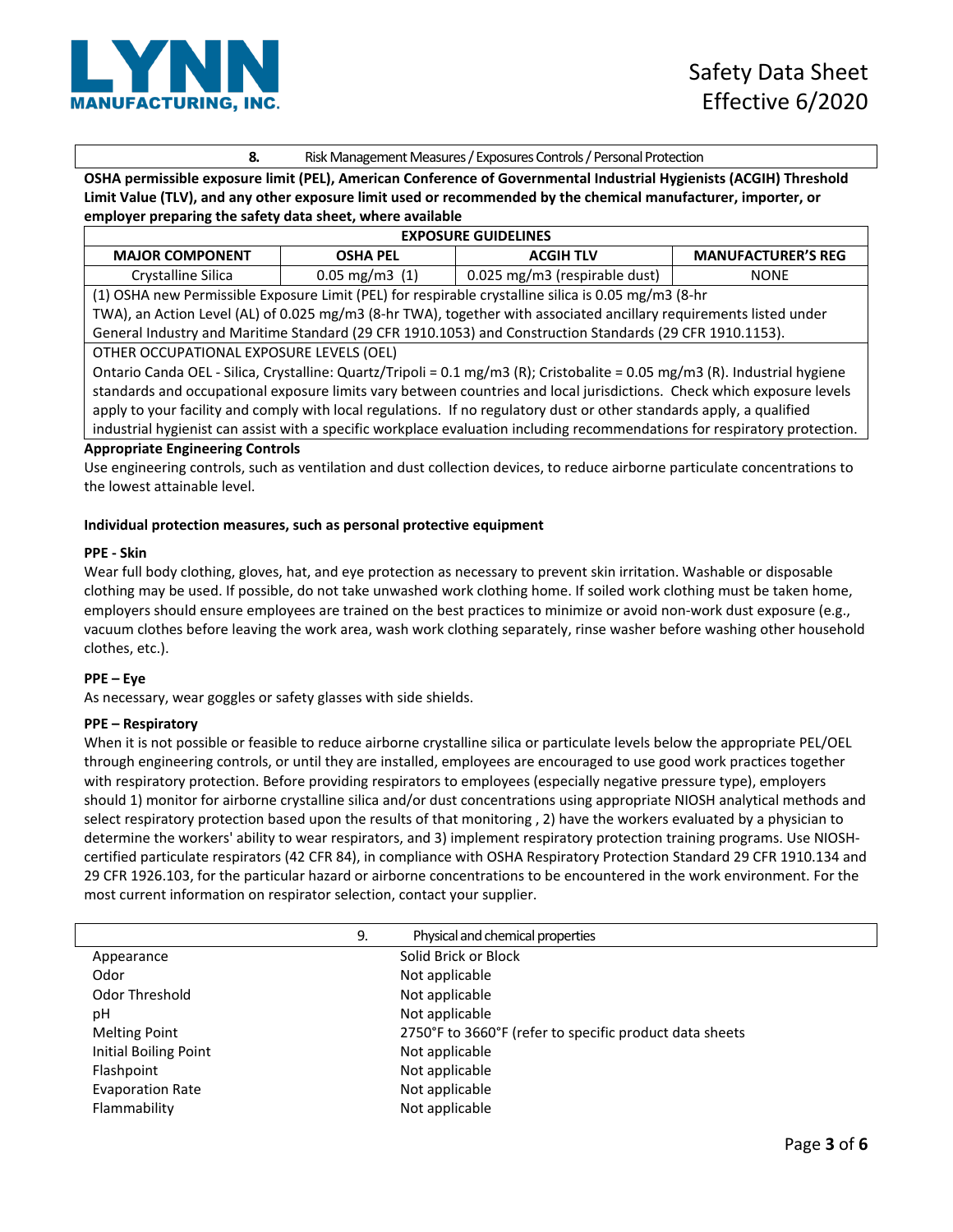

| Upper/Lower Flammability or Explosive Limits | Not applicable       |
|----------------------------------------------|----------------------|
| Vapor Pressure                               | Not applicable       |
| Vapor Density                                | Not applicable       |
| Solubility                                   | Not soluble in water |
| <b>Relative Density</b>                      | Not applicable       |
| <b>Relative Density</b>                      | Not applicable       |
| Partition Coefficient: n-Octanol/water       | Not applicable       |
| Auto-ignition temperature                    | Not applicable       |
| <b>Decomposition Temperature</b>             | Not applicable       |
| Viscosity                                    | Not applicable       |

#### **10.** Stability and Reactivity

#### **Reactivity**

None **Chemical Stability** This is a stable material. **Possibility of Hazardous Reaction** Will not occur. **Conditions to Avoid** None **Incompatible Materials** Powerful oxidizers; fluorine, manganese trioxide, oxygen disulfide **Hazardous decomposition products** None

#### **11.** Toxicological information

#### **TOXICOKINETICS, METABOLISM AND DISTRIBUTION**

Dust samples from these products have not been tested. They may contain respirable crystalline silica.

#### **Acute Toxicity**

#### **Epidemiology**

No studies have been undertaken on humans exposed to these products in occupational environments.

#### Crystalline silica

Exposure to crystalline silica can cause silicosis, and exacerbate pulmonary tuberculosis and bronchitis. IARC (Monograph vol. 68, 1997) concluded that "crystalline silica from occupational sources inhaled in the form of quartz or cristobalite is carcinogenic to humans (Group 1)", and noted that "carcinogenicity in humans was not detected in all industrial circumstances studied" and "may be dependent on inherent characteristics of the crystalline silica or on external factors affecting its biological activity".

#### **Toxicology**

Crystalline silica

Some samples of crystalline silica administered to rats by inhalation and intratracheal instillation have caused fibrosis and lung cancer. Mice and hamsters, similarly exposed, develop inflammatory disease including fibrosis but no lung cancer.

## **International Agency for Research on Cancer and National Toxicology Program**

IARC, in 1997, Monograph v.68, classified crystalline silica inhaled in the form of quartz or cristobalite from occupational sources is carcinogenic to human (Group 1).

The Ninth Annual Report on Carcinogens (2000), prepared by the National Toxicology Program (NTP), classified silica, crystalline (respirable size), as a substance known to be a human carcinogen.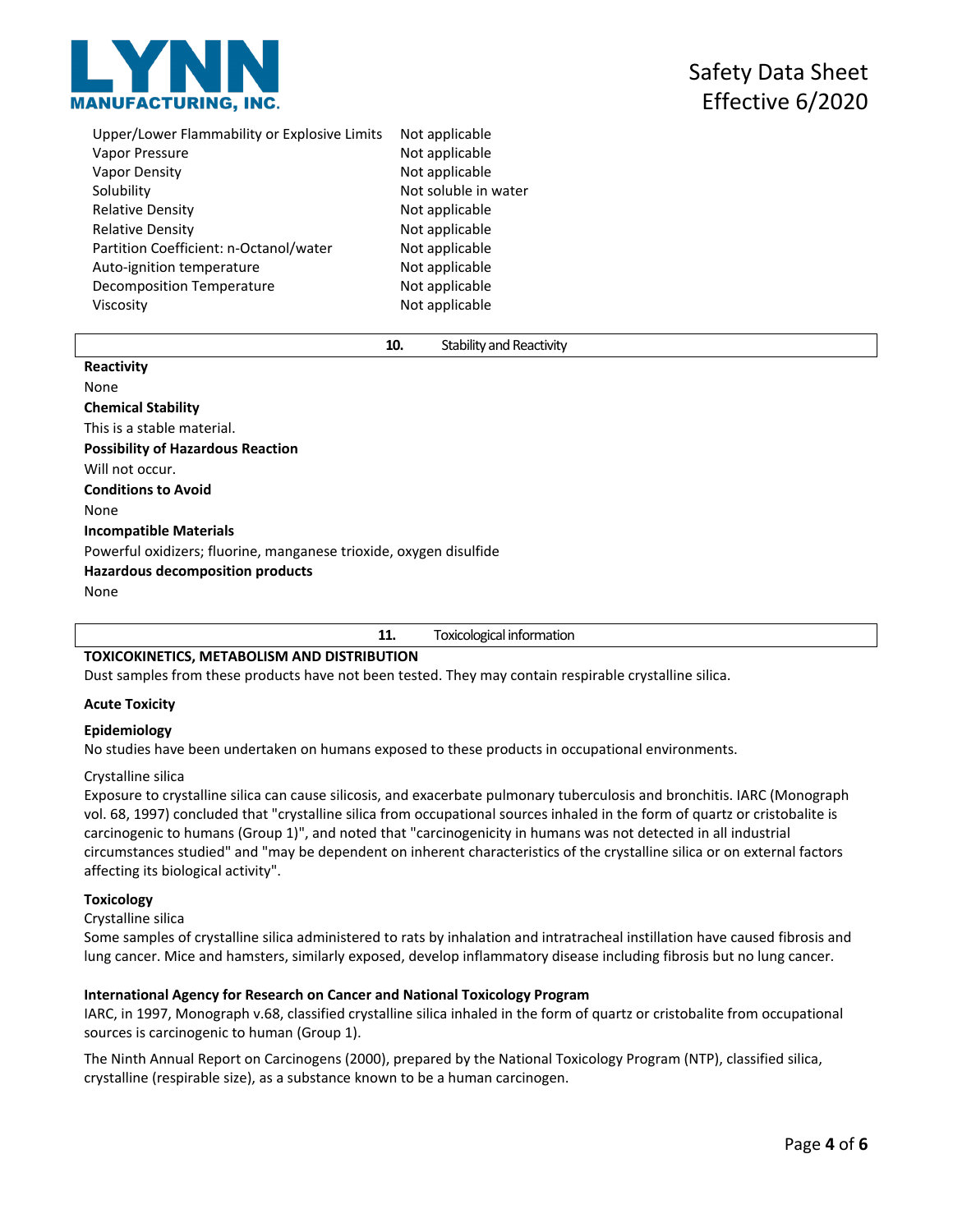

**12.** Ecological information

# **Ecotoxicity (aquatic and terrestrial, where available)**

These products are not reported to have any ecotoxicity effects.

#### **Bioaccumulative potential**

No information for the product.

#### **Mobility in soil**

No information for the product.

#### **Other adverse effects (such as hazardous to the ozone layer)**

No information available for the product.

**13.** Disposal Considerations

## **Waste Management and Disposal**

To prevent waste materials from becoming airborne during waste storage, transportation and disposal, a covered container or plastic bagging is recommended.

## **Additional information**

This product, as manufactured, is not classified as a listed or characteristic hazardous waste according to U. S. Federal regulations (40 CFR 261). Any processing, use, alteration or chemical additions to the product, as purchased, may alter the disposal requirements. Under U. S. Federal regulations, it is the waste generator's responsibility to properly characterize a waste material, to determine if it is a "hazardous" waste. Check local, regional, state or provincial regulations to identify all applicable disposal requirements.

| 14.<br>Transport information                                                                                    |  |  |
|-----------------------------------------------------------------------------------------------------------------|--|--|
| UN number.                                                                                                      |  |  |
| Hazard Class: Not Regulated United Nations (UN) Number: Not Applicable                                          |  |  |
| Labels: Not Applicable North America (NA) Number: Not Applicable                                                |  |  |
| Placards: Not Applicable Bill of Lading: Product Name                                                           |  |  |
| UN proper shipping name                                                                                         |  |  |
| Not applicable.                                                                                                 |  |  |
| Transport hazard class(es)                                                                                      |  |  |
| Not applicable.                                                                                                 |  |  |
| Packing group, if applicable                                                                                    |  |  |
| Not applicable.                                                                                                 |  |  |
| Environmental hazards (e.g., Marine pollutant (Yes/No))                                                         |  |  |
| No.                                                                                                             |  |  |
| Transport in bulk (according to Annex II of MARPOL 73/78 and the IBC Code)                                      |  |  |
| Not regulated.                                                                                                  |  |  |
| Special precautions which a user needs to be aware of, or needs to comply with, in connection with transport or |  |  |
| conveyance either within or outside their premises                                                              |  |  |
| Not applicable.                                                                                                 |  |  |
| <b>INTERNATIONAL</b>                                                                                            |  |  |
| Canadian TDG Hazard Class & PIN: Not regulated                                                                  |  |  |
| Not classified as dangerous goods under ADR (road), RID (train), IATA (air) or IMDG (ship).                     |  |  |